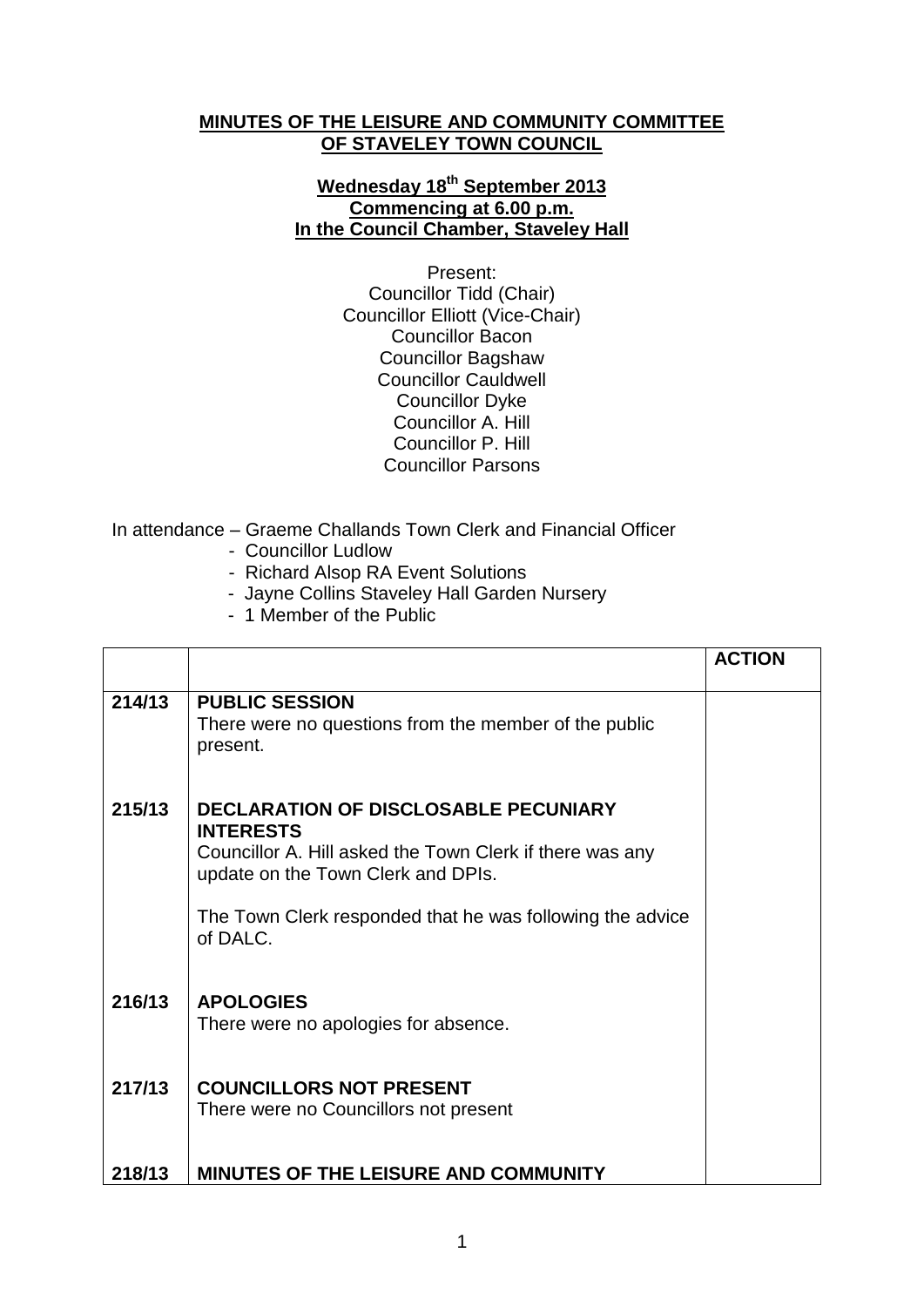|        | <b>COMMITTEE OF STAVELEY TOWN COUNCIL HELD</b><br>WEDNESDAY 26th JUNE 2013.<br>The minutes of the Leisure and Community Committee of<br>Staveley Town Council held on Wednesday 26 <sup>th</sup> June 2013<br>were APPROVED.<br>125/13 Declaration of Disclosable Pecuniary Interests<br>Councillor A. Hill stated that where the Town Clerk had<br>explained the sequence of events whilst he had sent the                                                            |              |
|--------|------------------------------------------------------------------------------------------------------------------------------------------------------------------------------------------------------------------------------------------------------------------------------------------------------------------------------------------------------------------------------------------------------------------------------------------------------------------------|--------------|
|        | revised Standing Orders to the Town Clerk they were as<br>agreed by Members.                                                                                                                                                                                                                                                                                                                                                                                           |              |
| 219/13 | <b>MATTERS ARISING FROM THE MINUTES OF THE</b><br>LEISURE AND COMMUNITY COMMITTEE OF STAVELEY<br><b>TOWN COUNCIL HELD ON WEDNESDAY 26th JUNE</b><br>2013<br>There were no matters arising.                                                                                                                                                                                                                                                                             |              |
|        | With the agreement of Members the Chair brought<br>forward Items 9 and 13.                                                                                                                                                                                                                                                                                                                                                                                             |              |
| 220/13 | <b>COMMUNITY BONFIRE AND FIREWORK DISPLAY 2013</b><br>The Town Clerk updated Members on progress in staging<br>this year's Community Bonfire and Firework Display. It<br>followed last year's arrangements and all planning was in<br>order with the main issue ensuring that there were sufficient<br>volunteers to meet requirements.                                                                                                                                |              |
|        | There was one proposed change; the addition of a stage so<br>that local groups could play music after the event to extend it<br>and deal with the issue of some 6000 people leaving at the<br>same time. It would also provide a showcase for the<br>talented young people in Staveley. The main problem was<br>the need for an additional licence off Chesterfield Borough<br>Council which given the short amount of time before the<br>event may not be achievable. |              |
|        | He introduced Richard Alsop of RA Event Solutions.<br>Richard explained his background and past experience in<br>the areas. He could draw up a proposal but would need<br>power details, plus time to design the stage if it was on an<br>incline.                                                                                                                                                                                                                     |              |
|        | Members questioned him on what bands and it was<br>suggested that a charge be made to cover additional costs.                                                                                                                                                                                                                                                                                                                                                          |              |
|        | <b>AGREED - That RA Event Solutions work with the Town</b><br>Clerk over the next two weeks to prepare a report on the<br>proposal.                                                                                                                                                                                                                                                                                                                                    | <b>RA/GC</b> |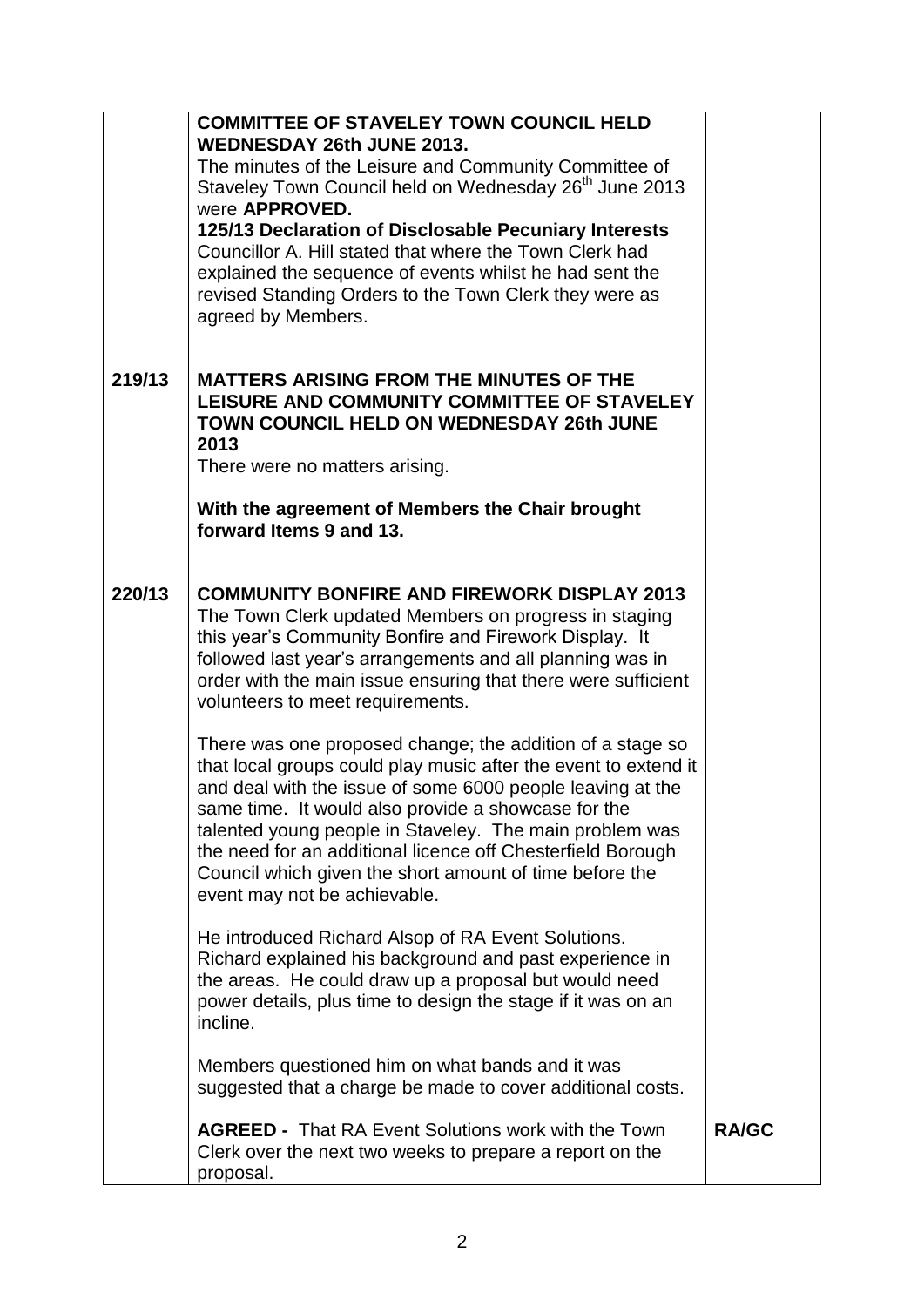|        | That the PRS Licence situation be investigated.                                                                                                                                                                                                                                                                                                                                                                                                                                                                                                                                                                                                            |            |
|--------|------------------------------------------------------------------------------------------------------------------------------------------------------------------------------------------------------------------------------------------------------------------------------------------------------------------------------------------------------------------------------------------------------------------------------------------------------------------------------------------------------------------------------------------------------------------------------------------------------------------------------------------------------------|------------|
| 221/13 | <b>CHRISTMAS EVENTS 2013</b><br>The Town Clerk spoke to an email circulated to members on<br>this year's Victorian Christmas Market.                                                                                                                                                                                                                                                                                                                                                                                                                                                                                                                       |            |
|        | It included a proposal from Growth Limited for a Lantern<br>Parade, the details of which were circulated to members.                                                                                                                                                                                                                                                                                                                                                                                                                                                                                                                                       |            |
|        | There were a number of proposed changes from 2012.                                                                                                                                                                                                                                                                                                                                                                                                                                                                                                                                                                                                         |            |
|        | The Stables would not be available so there would be<br>need for stalls in gazebos.<br>Stalls to be on either side of the Drive.<br>$\bullet$<br>A stage to be provided inside a tent for local schools<br>$\bullet$<br>to put on groups, dance etc. to showcase local young<br>people.<br>• The official switching on of the Staveley Town Council<br>Christmas Lights to be at Staveley Hall, avoiding any<br>danger of the lights not coming on at the correct time.<br>• Children's rides to be sited in the Market Place<br>A Land Train to connect the Market Place to the<br>grounds of the Hall                                                    |            |
|        | The Town Clerk then invited Jayne Collins and Richard<br>Alsop to explain in detail.                                                                                                                                                                                                                                                                                                                                                                                                                                                                                                                                                                       |            |
|        | Councillor A. Hill commented it sounded good on paper but<br>He felt all local schools should be invited to take part<br>in the lantern parade.<br>He asked if the proposed cost of the Parade was in<br>the Budget. The Town Clerk replied it was not in the<br>Christmas Events budget but there had been an<br>underspend on Staveley Feast that could be vired<br>over.<br>He asked for Ian Haddock to produce a Report<br>$\bullet$<br>detailing all the costs of the proposals including all<br>Staveley Town Council staff time.<br>He welcomed the emphasis on spending money on<br>$\bullet$<br>the young people of Staveley - a top priority for | <b>ICH</b> |
|        | <b>Staveley Town Council.</b><br>Councillor Ludlow suggested street dancing and it was<br><b>AGREED</b> to contact Feet First and the Zumba Class at<br>Netherthorpe School.                                                                                                                                                                                                                                                                                                                                                                                                                                                                               | GC         |
|        | If a burger van was to be present it was felt this should be in<br>the Market Place but must not conflict with local permanent                                                                                                                                                                                                                                                                                                                                                                                                                                                                                                                             |            |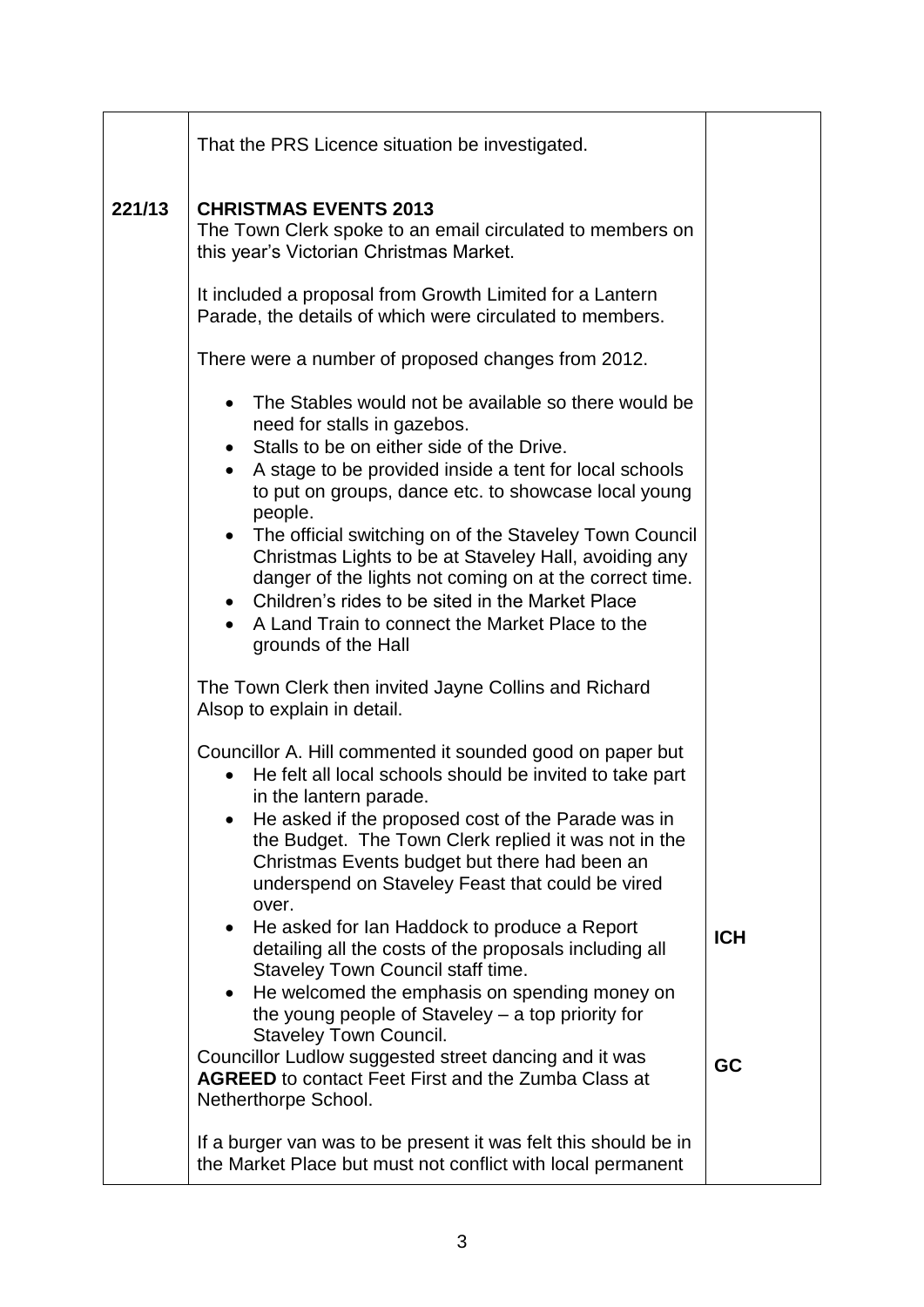|        | traders. Contacting the Friends of Pools Brook Country<br>Park for their involvement in providing refreshments was<br>thought to be a good idea. Councillor Ludlow suggested a<br>"Pop Up Cafe" – that Staveley Town Council provide tables<br>and chairs so visitors could visit the local takeaways and<br>bring food back to facilities in the Market Square. | GC                      |
|--------|------------------------------------------------------------------------------------------------------------------------------------------------------------------------------------------------------------------------------------------------------------------------------------------------------------------------------------------------------------------|-------------------------|
|        | Jayne spoke about the finances of the event; these had<br>been mainly borne by Staveley Hall Garden Nursery and<br>their volunteers. The stalls at the Victorian Christmas Fayre<br>tended to be unique – instead of a burger van there was a<br>buffalo burger stall and this was a contrast welcomed by the<br>public.                                         |                         |
|        | There was a debate that local businesses who benefit from<br>large scale events such as this ought to be contributing to<br>the event, in particular takeaways and public houses.                                                                                                                                                                                |                         |
|        | The issue of a possible Charity Market was also raised.                                                                                                                                                                                                                                                                                                          |                         |
|        | Richard felt the setting up of a stage at the front of the Hall<br>would be easier to achieve than one for the Community<br>Bonfire and Firework Display given its location and the<br>timescale.                                                                                                                                                                |                         |
|        | The Town Clerk was to prepare a Report in liaison with lan<br>Haddock, Jayne Collins and Richard Alsop as soon as<br>possible.                                                                                                                                                                                                                                   | GC/ICH/<br><b>JC/RA</b> |
|        | The Chair thanked Jayne and Richard for their input.                                                                                                                                                                                                                                                                                                             |                         |
| 222/13 | <b>STAVELEY IN BLOOM</b><br>The Chair and the Town Clerk reported on the success of<br>this year's entry in achieving a Silver Award.                                                                                                                                                                                                                            |                         |
|        | It was <b>AGREED</b> to invite the partners to the October<br>Ordinary meeting and to provide refreshments.                                                                                                                                                                                                                                                      | GC                      |
|        | Members expressed their gratitude to all partners and staff<br>for this successful event.                                                                                                                                                                                                                                                                        |                         |
| 223/13 | <b>STAVELEY FEAST 2013</b><br>There had been a number of successful events including<br>The Battle of the Bands, the Bowls Tournament and the<br>Canal Festival.                                                                                                                                                                                                 |                         |
|        | Ireland Colliery Band wished to stage The Battle of the<br>Bands including the Beer Festival at the Speedwell Rooms                                                                                                                                                                                                                                              |                         |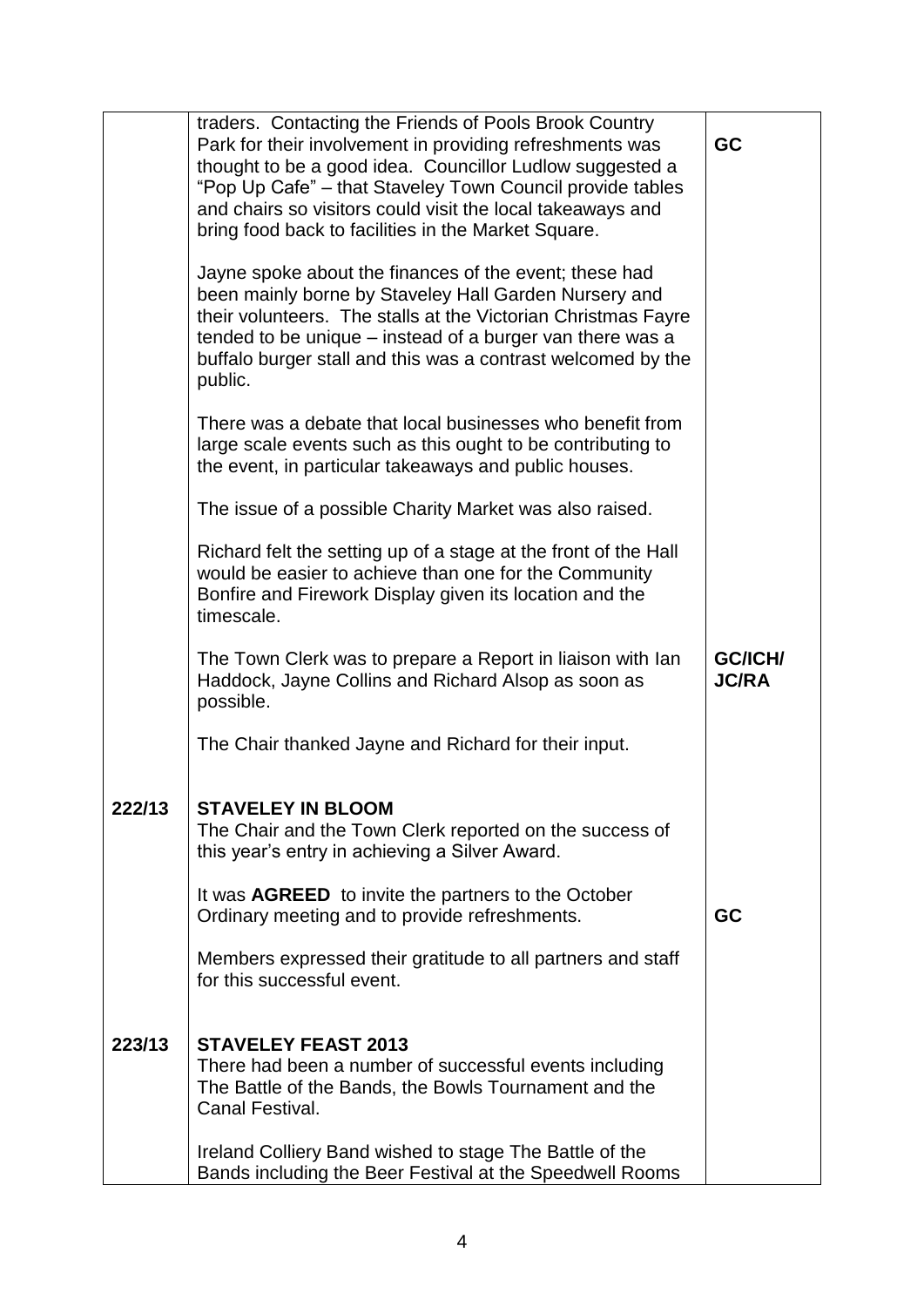|        | on the weekend of 20 <sup>th</sup> to 22 <sup>nd</sup> June 2014.                                                                                                                                                                                                                                                                                                                                                                                               |    |
|--------|-----------------------------------------------------------------------------------------------------------------------------------------------------------------------------------------------------------------------------------------------------------------------------------------------------------------------------------------------------------------------------------------------------------------------------------------------------------------|----|
|        |                                                                                                                                                                                                                                                                                                                                                                                                                                                                 |    |
| 224/13 | <b>SUMMER ACTIVITIES SCHEMES 2013</b><br>Members discussed a Report circulated to them about this<br>year's Summer Activities Scheme.                                                                                                                                                                                                                                                                                                                           |    |
| 225/13 | <b>REMEMBRANCE DAY PARADE 2013</b><br>The Town Clerk updated members on progress for this<br>year's event including the Road Closure that had had to be<br>applied for.                                                                                                                                                                                                                                                                                         |    |
| 226/13 | <b>ALLOTMENTS</b><br>Nothing to report.                                                                                                                                                                                                                                                                                                                                                                                                                         |    |
| 227/13 | <b>COMMUNITY AWARDS</b><br>It was AGREED to send a copy of the photograph to the<br>young man concerned and in addition to supply Doorsteppa<br>magazine with details.                                                                                                                                                                                                                                                                                          | GC |
| 228/13 | <b>STAVELEY MARKET</b><br>Members reported that the public reaction to the programme<br>of entertainment put on by Staveley Town Council during the<br>six week School Holidays had been very positive.                                                                                                                                                                                                                                                         |    |
|        | As a consequence the Town Clerk reported that he had<br>been approached by a Bouncy Castle operator with a view<br>to a regular appearance.                                                                                                                                                                                                                                                                                                                     |    |
| 229/13 | <b>STAVELEY TOWN COUNCIL ARTS AND CRAFTS</b>                                                                                                                                                                                                                                                                                                                                                                                                                    |    |
|        | <b>COMPETITION 2013</b><br>Members agreed it had been an excellent year with the staff<br>having provided a buffet for the Awards Evening that<br>matched anything that could have been bought in.                                                                                                                                                                                                                                                              |    |
| 230/13 | <b>WORKING PARTY</b><br>Councillor Parsons reported on the Markham Pit Disasters<br>events and was asked to consider a further commemoration<br>next year. Turning to the WW1 proposals Councillor<br>Parsons suggested that Anne Marie Knowles, Curator of<br>Chesterfield Museum was very good, and would be an asset<br>to Staveley Town Council if she was able to work with us.<br>However he understood there had been changes at<br>Chesterfield Museum. |    |